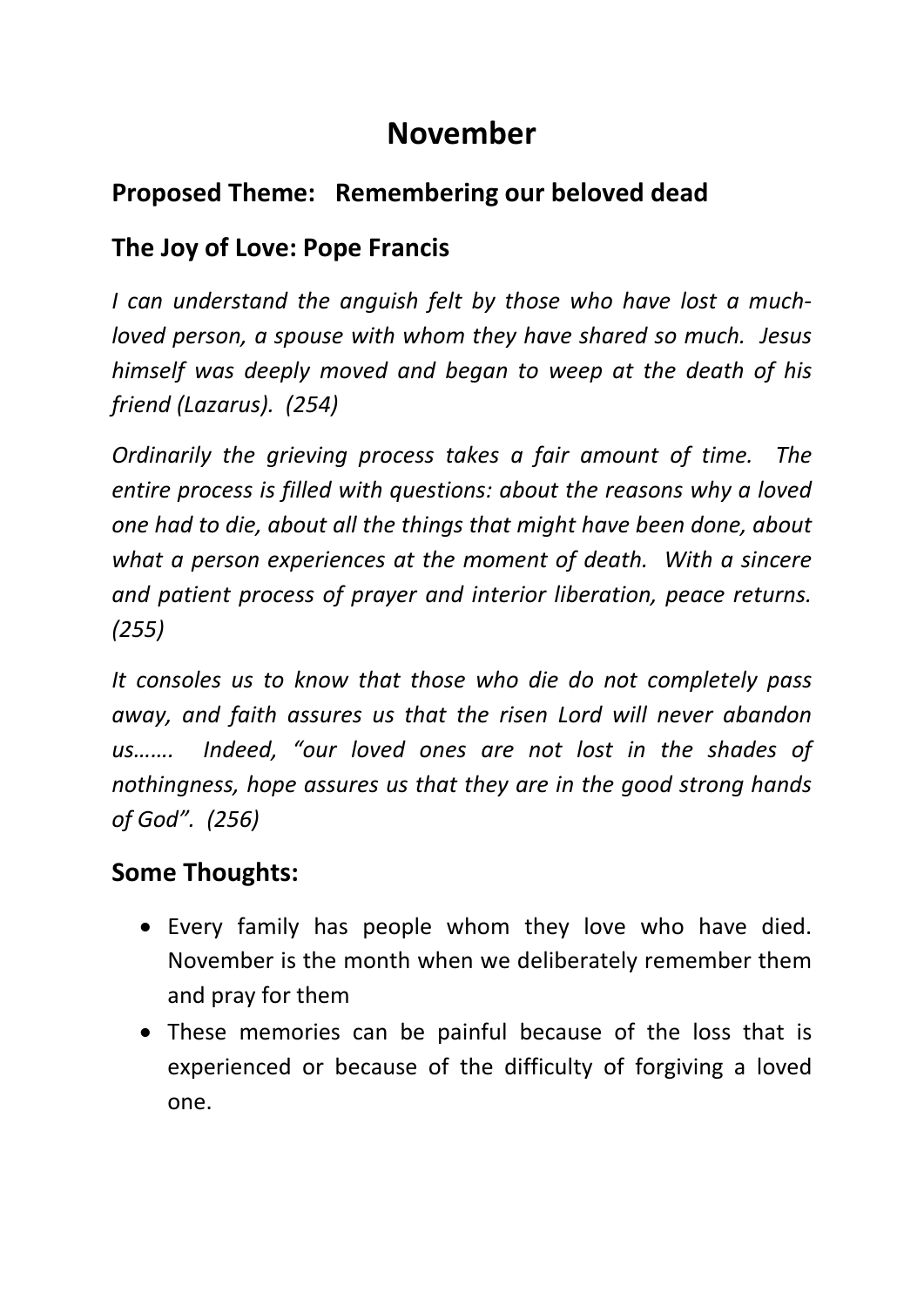- These memories are essential because so much of what we are and have has come from these people whom we love and who love us.
- The death of a wife or husband can often be the most traumatic loss. Nothing is ever the same without this person who has been so much part of the hopes and dreams of life and so much part of the love experience of companionship.
- The death of a daughter or son is certainly heart-breaking for parents. This is true whether it is the death of a baby in the womb through miscarriage, or of a small child, or of a daughter or son later in life. Sometimes these deaths can be tragic ones through accident or suicide. Parents are very often heartbroken for the rest of their lives.
- We all experience the trauma of the death of a mother or father. The depth of this pain can surprise us.
- When a sister of brother dies we grieve deeply also, although at times people are shocked or guilty at how quickly they get over it by comparison with other deaths.
- Our grandparents are also very dear to us and when they die we can be devastated. They were so much part of our growing up, of our maturing, of our comfort in life.
- And then there are our aunts and uncles, and our cousins. Depending on how close to these we have been we can feel sadness and even distress.
- These are all the people who make up our family life. It is they who are most likely to cause us real sorrow when they die.
- Of course we have close friends too that we will never forget. That sorrow is a very personal one that is not experienced in the same way by other family members.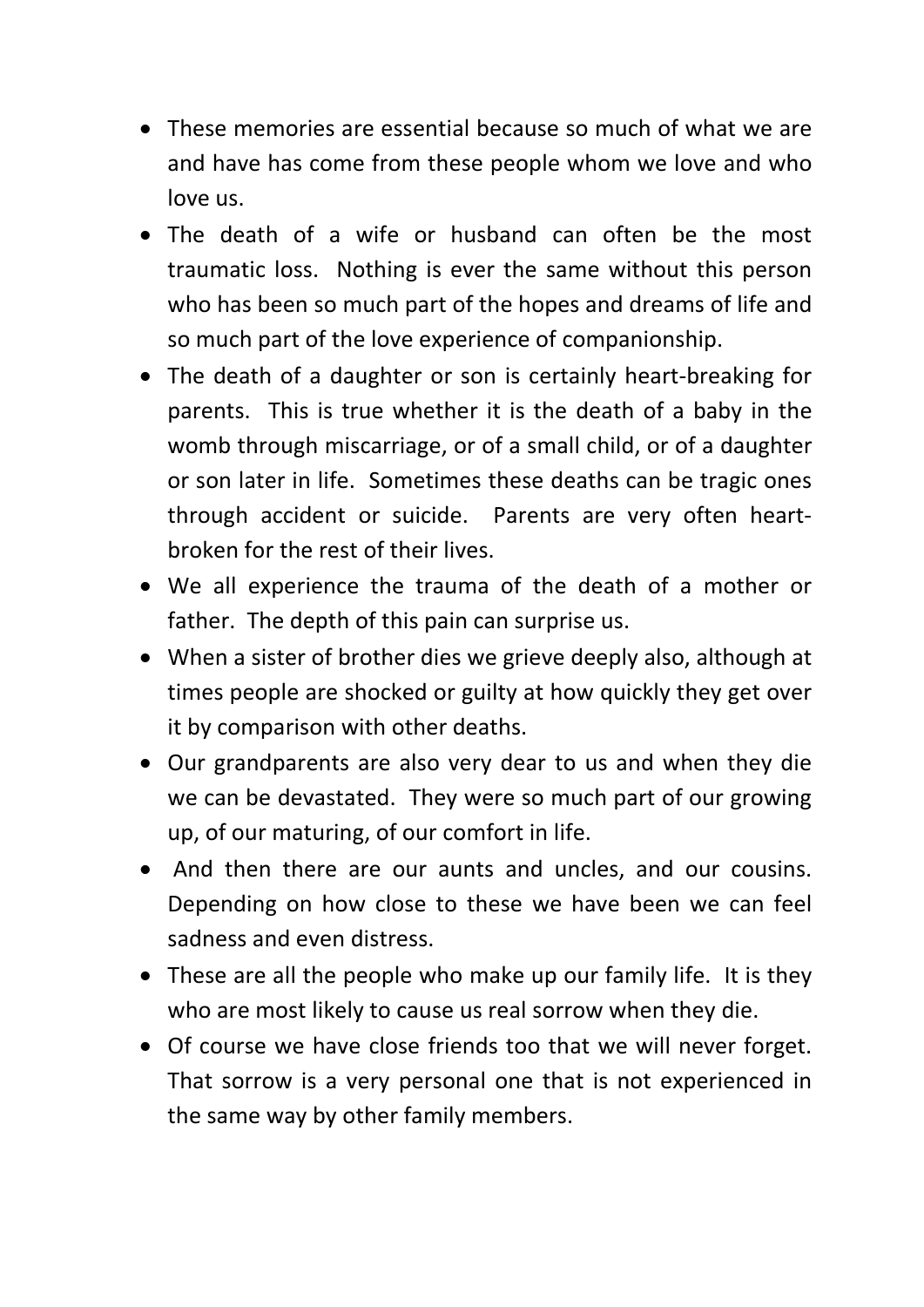## **Questions:**

- 1. How often do you think about your loved ones who have died? Are these thoughts joyful or morbid?
- 2. How often do you talk about your loved ones who have died? Do you celebrate their memory?
- 3. Do you appreciate November as a special time of remembrance of your loved ones who have died?
- 4. How can you make this month a time of joy, while being willing to experience the pain of their absence?
- 5. How can you make it a month of prayer for them: prayer of thanksgiving for their goodness; prayer of intercession for their eternal rest?

#### **Suggested actions:**

- 1. A lovely custom in most parishes is when people make out a list of their loved ones who have died so that they can be prayed for in the Masses throughout the month or on special days.
- 2. It would be even more significant if this list was to be drawn up by a family. As they write this list together, they can talk about the various people they are naming and what each of these means to eachonein the family personally.
- 3. Look at the possibility of creating a sacred space somewhere in your home. In this space make a collage of all the Memoriam cards you have of your family and friends.
- 4. Commit to at least five minutes a day this month to gather in this sacred space to pray together as a family for your deceased loved ones and to remember them. A good way to pray would be to take a couple of the Memoriam cards each day, talk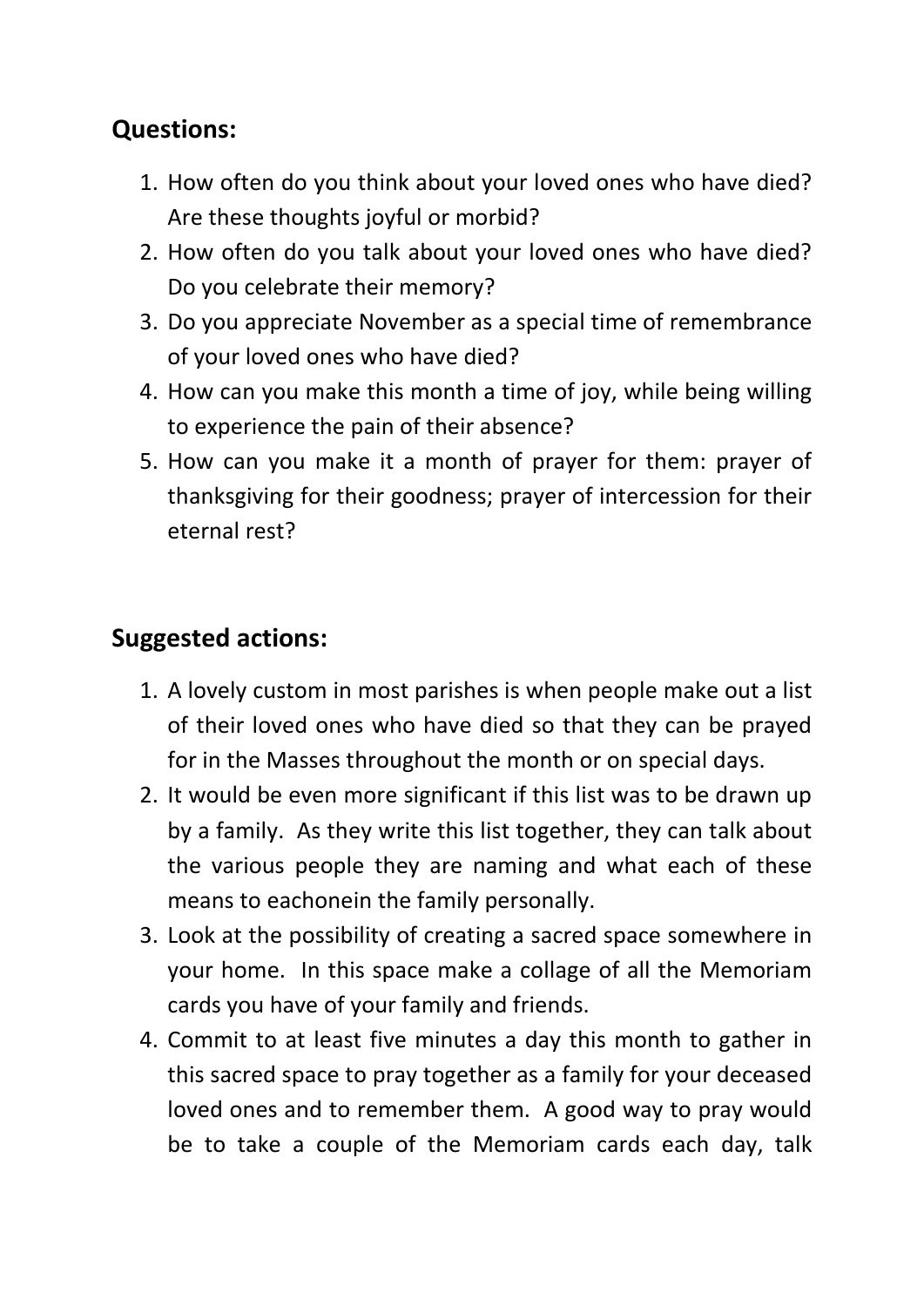about those whose names are on them, and pray the particular prayers on the Memoriam cards.

- 5. If possible, visit the cemetery together as a family and spend some time together at each family grave, sharing your memories about each person. Have a celebration as a family either at home or by going out together.
- 6. As a parish, organise a Mass/service for all those whose names were submitted at the beginning of the month, with special emphasis on those who died in the previous year. Because of the Covid-19 restrictions this may not be possible this year. Look at the possibility of an online Mass or service for the parish community to remember their loved ones who have died.

*The people who honour their dead are people who believe in eternal life.*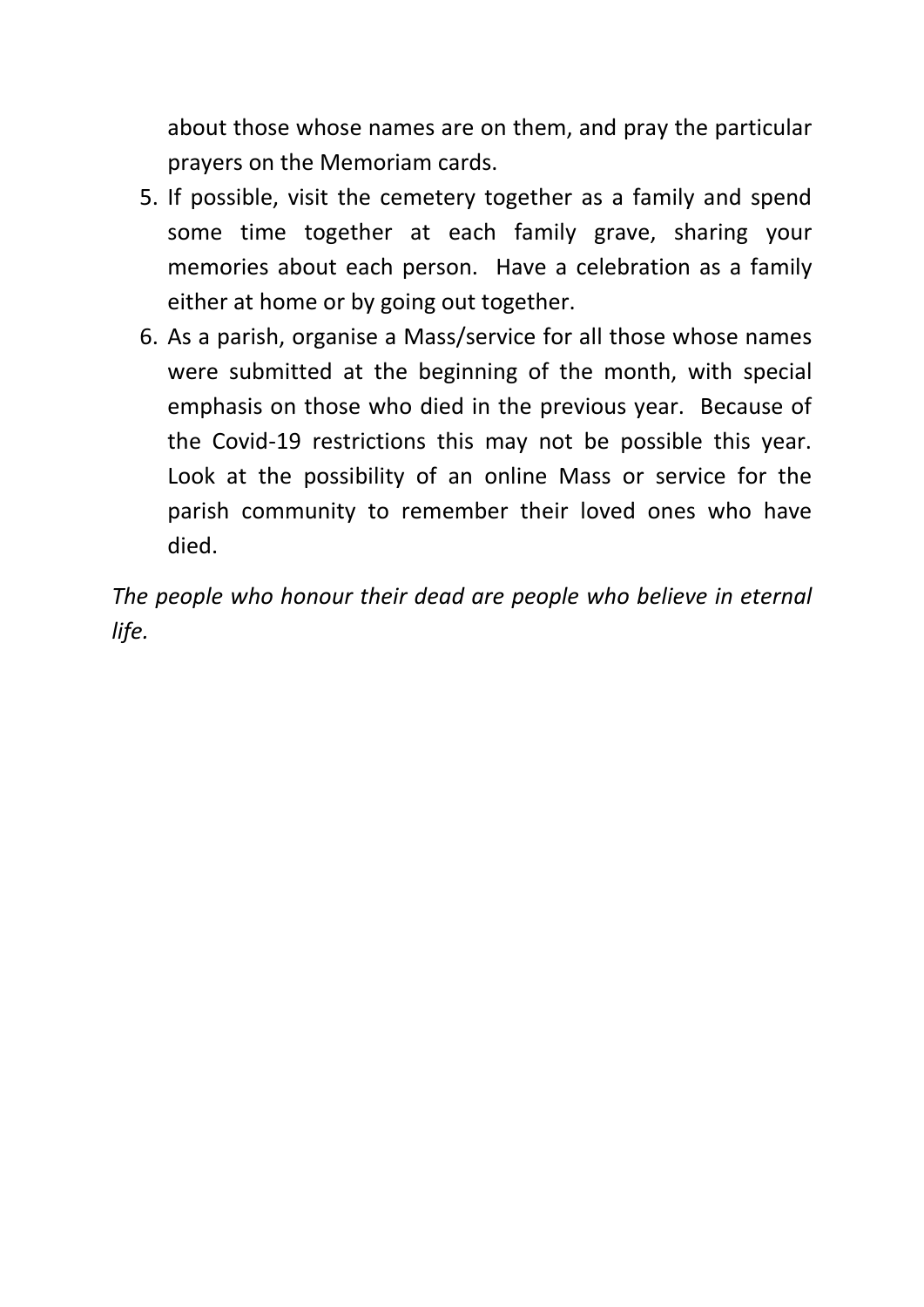## **Points for the organising group to keep in mind**

- A full day of Prayer for Marriage & Family Life every month is a very significant event in a parish.
- Because it is a quiet event it could easily go unnoticed. That is why preparing for it each month is so important.
- A notice should be put into the Parish Newsletter on the weekend before the date for your parish.
- This notice should be an appreciation of the generosity of those who have taken on an hour of prayer for that day. It should also be an invitation to others to sign up for an hour, with clear instructions on how to do so.
- This notice should also be a call to focus all the prayer of the parish on Marriage & Family Life for that day.
- Each month you receive a document with a particular focus for the month. This is meant to open us up to developments in parish support for various aspects of Marriage & Family Life.
- These developments need planning; they need people who will lead them; they need resources to support them. But they are coming from, and are grounded in, the on-going monthly day of prayer. The Organising Group has a special place in initiating these developments and in getting other people to help to implement them.
- One or two initiatives each year, even small ones, will eventually make a real difference to our homes and to the whole parish.